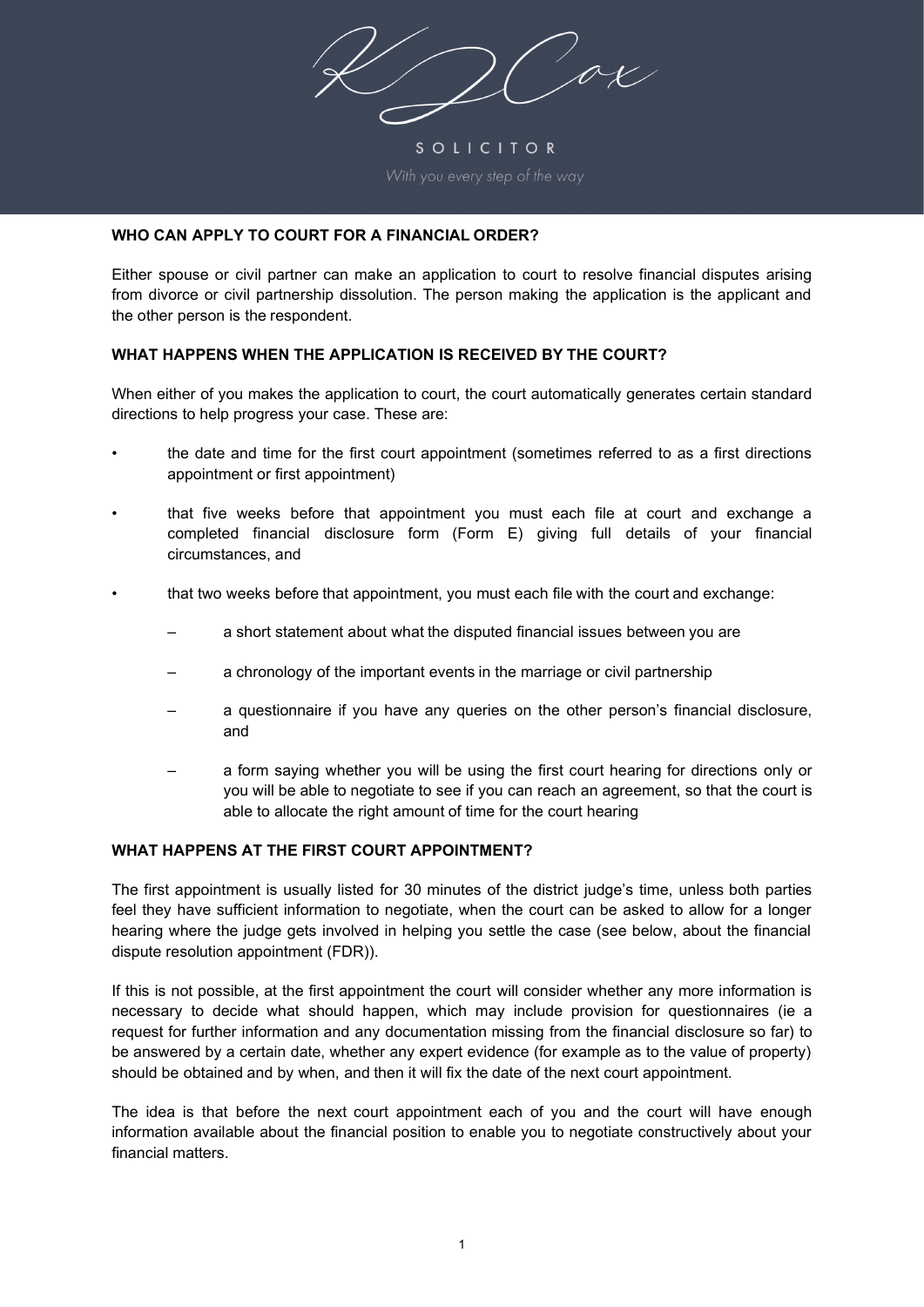Immediately before every court appointment, each party must file at court and exchange a statement of their legal costs.

### **WHAT HAPPENS AT THE FDR?**

The FDR (financial dispute resolution) hearing is usually the second court appointment. It can sometimes take place at the first appointment, if each of you has all the information you need early on. If this is possible it can save you money in legal fees.

The FDR is a 'without prejudice' hearing, which means each of you is able to make proposals for settlement that cannot be referred to openly in court afterwards. The judge will try to assist you to come to a settlement and may give an indication of what they think could be an appropriate solution. If you reach an agreement the court can potentially make an order that day to formalise your agreement and end the court proceedings.

If you cannot reach an agreement on the day, the judge will give any further directions about what is needed to get the case ready for the court to make a decision, which may include asking each of you to prepare a detailed statement, and will fix a date for the final hearing (or 'trial').

## **WHAT HAPPENS AT THE FINAL HEARING?**

If it is not possible for the two of you to agree, the court will make orders at the final hearing about how your property, assets and income should be shared. You should bear in mind that very few people's cases get to final hearing stage—most people agree ('settle') before then.

At a final hearing, the applicant presents their case first, then the respondent says what they want to happen. Each of you, and any experts you have asked for an opinion, will have to give evidence and be cross-examined by the other (or their legal representative if they have one). After hearing all the evidence and submissions from each of your legal teams, the judge will make an order about what should happen.

There is limited scope to have your costs paid by the other person in financial proceedings. The general rule is that each person pays their own legal fees.

### **HOW DOES THE COURT DECIDE WHAT IS RIGHT?**

The court follows the legal principles from legislation and case law in making its decision, although each judge has a discretion to do what they perceive to be appropriate on the evidence in each particular case. This means the precise outcome of financial court proceedings can be quite difficult to predict.

The statutory principles are set out in section 25 of the Matrimonial Causes Act 1973 and Part 5 of Schedule 5 to the Civil Partnership Act 2004. The court's first consideration is the welfare of any children involved. Alongside that, when determining an appropriate division of resources, the court considers:

- each person's income, earning capacity, property and other financial resources, available now or in the foreseeable future
- each person's financial needs, obligations and responsibilities relevant now or in the foreseeable future
- the standard of living enjoyed by the family before the breakdown of the marriage
- each person's age and the length of the marriage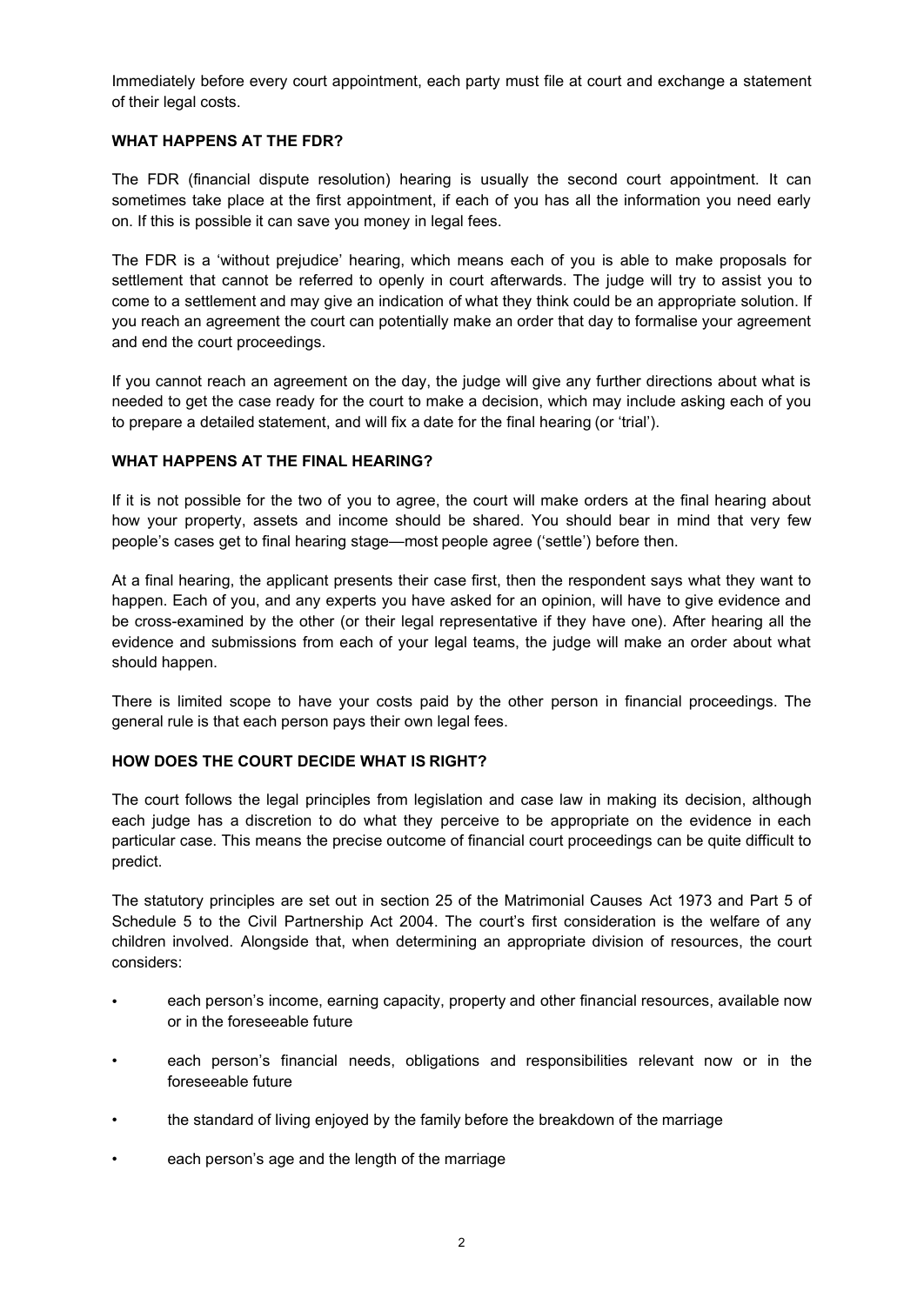- any physical or mental disability
- contributions made, or likely to be made in the foreseeable future, to the welfare of the family, including any non-economic contribution
- the conduct of each of the parties, if that conduct is such that it would in the opinion of the court be inequitable to disregard it (although it is rare for conduct to be taken into account and the reason for the marriage or civil partnership breakdown is very unlikely to be a conduct issue for the purposes of a financial application), and
- the value of each of the parties to the marriage or civil partnership of any benefit which that party will lose the chance of acquiring

Other principles have become part of the law through the decisions of senior judges in case law. These dictate that, among other things, the decision the court makes must be fair, considering each party's needs and the sharing of any wealth above that which fulfils each party's reasonable needs.

When dividing assets, the court will measure the end result against a benchmark 50/50 asset split to assess whether anything other than that is justified. In some cases, one person's (or the children's) needs will require a higher proportion of the capital assets, for example for housing, or sometimes the court's order may reflect that one person came into the marriage with significantly greater assets than the other.

In certain circumstances, an agreement made before or during the marriage (a pre-nuptial or postnuptial agreement) can also have a significant effect on what the court decides.

# **WHAT CAN THE COURT DO?**

The court can make financial orders to divide up assets and income. The court's powers apply to all property in which either or both of you have an interest (which may also, in certain circumstances, include assets in companies or trusts). Orders the court can make include:

- an order for the sale of a property, a transfer of a property to one person (or to a child) or an order to put a property into a trust—in some cases it may be appropriate for one of the parties to receive their share of a property at a later date, for example when any children have reached the age of 18 or completed their education
- an order for a sum of money (a lump sum), payable in one sum or by instalments, or by a series of lump sums, for example to pay off a mortgage
- an order for one party to pay maintenance to the other party, either for the rest of their joint lives/until the recipient remarries or enters into a subsequent civil partnership, or for a fixed period (which can be for either a non-extendable or extendable term)
- less commonly, an order for the educational expenses or special needs of a child, but not usually for general child maintenance, which will be dealt with via the Child Maintenance Service unless agreed between parties, except at higher income levels where the court can make a 'top-up' order, and
- an order that a pension be shared, or attached—sharing is where pension funds are transferred or split between the parties creating two separate pension schemes, and a pension attachment order is like maintenance direct from a pension, but can also be a lump sum